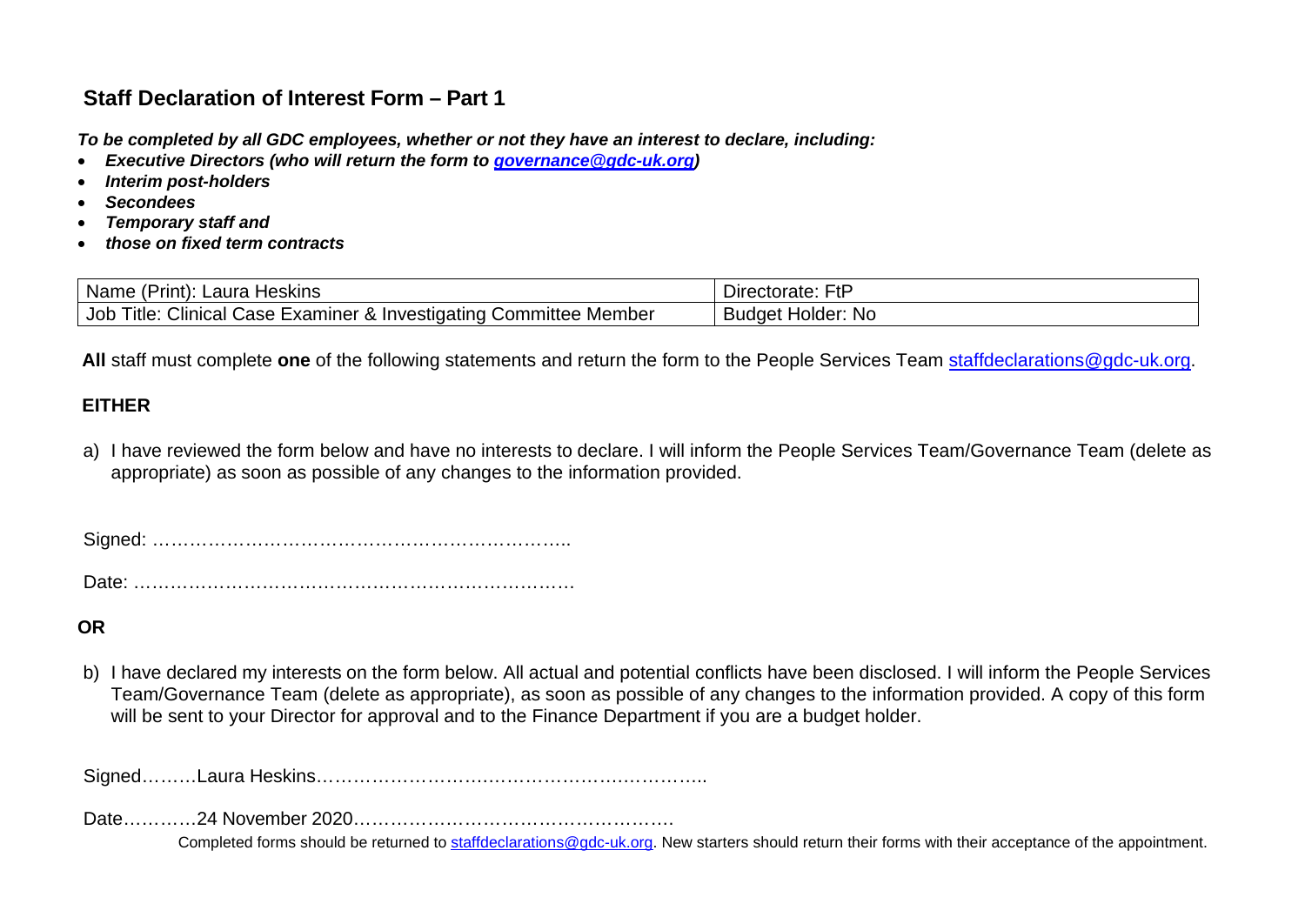## **Declaration of Interest Form – Part 2**

# **To be completed if you have an interest to declare**

| <b>Areas of interest</b>                                                                                                                                                              | Details relating to you                                                                      |
|---------------------------------------------------------------------------------------------------------------------------------------------------------------------------------------|----------------------------------------------------------------------------------------------|
|                                                                                                                                                                                       | (Also include any relevant details relating to a connected person as defined in the Managing |
|                                                                                                                                                                                       | Interests Policy for Staff)                                                                  |
| Give details of all paid employment outside the GDC                                                                                                                                   | - Dental therapist working part-time for an NHS Foundation Trust                             |
| Why? All secondary employment must be declared and                                                                                                                                    | Community & Special Care Dental Service                                                      |
| approved                                                                                                                                                                              | - Investigating Committee Member                                                             |
| Give details of all unpaid (including pro bono) work e.g.                                                                                                                             | None                                                                                         |
| Roles in organisations associated with healthcare                                                                                                                                     |                                                                                              |
| Public service offices                                                                                                                                                                |                                                                                              |
| Roles of posts held in local or national<br>organisations                                                                                                                             |                                                                                              |
| <b>Trusteeships</b>                                                                                                                                                                   |                                                                                              |
| Why? Decisions need to be taken in an open and<br>transparent fashion, therefore, staff are required to declare<br>positions so that any perceived interests can be easily<br>managed |                                                                                              |

Completed forms should be returned to [staffdeclarations@gdc-uk.org.](mailto:staffdeclarations@gdc-uk.org) New starters should return their forms with their acceptance of the appointment.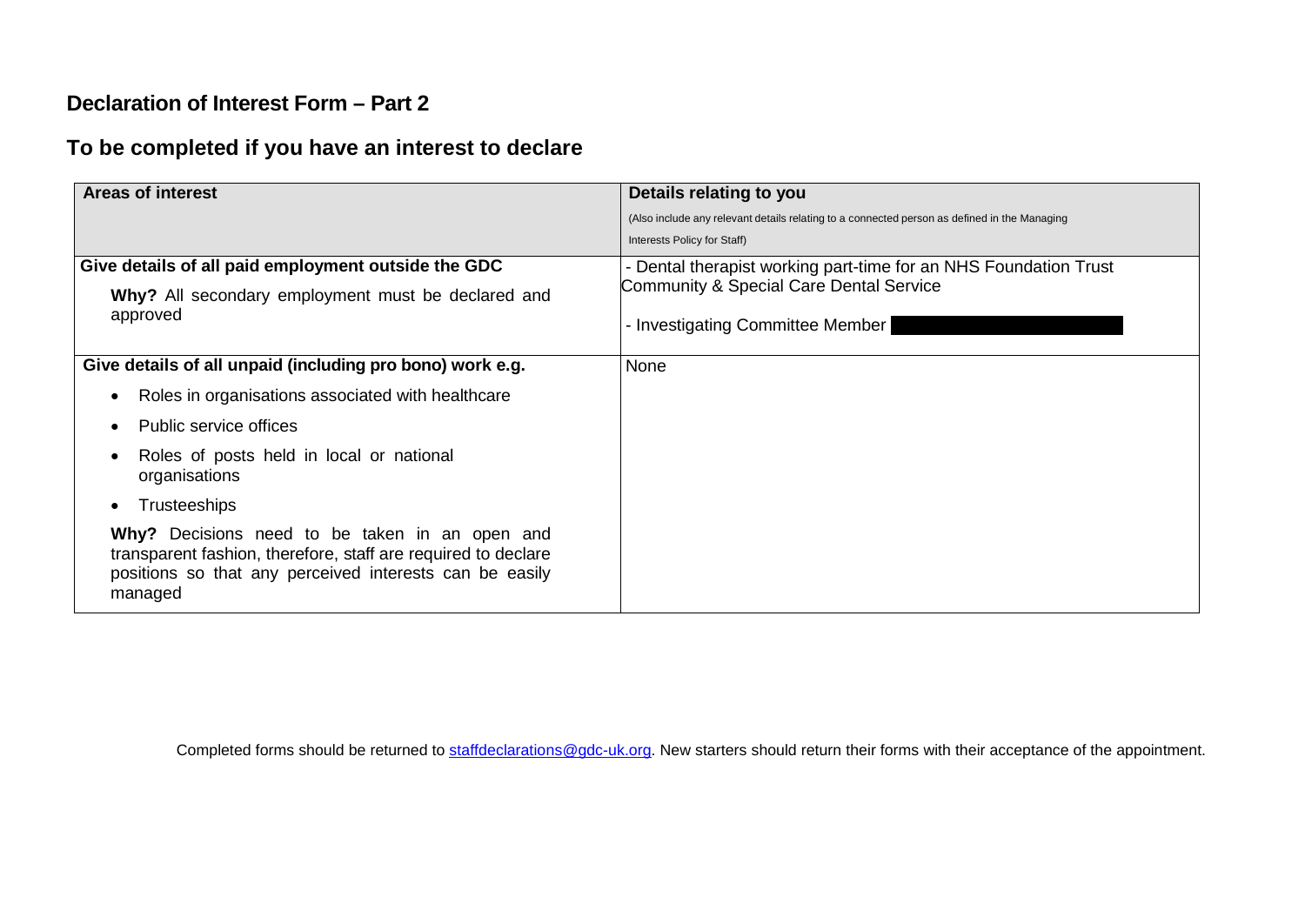## **Declaration of Interest Form – Part 2**

| <b>Areas of interest</b>                                                                                                                                                                                                                                                                                                                                                                                                                                                  | Details relating to you                                                                      |
|---------------------------------------------------------------------------------------------------------------------------------------------------------------------------------------------------------------------------------------------------------------------------------------------------------------------------------------------------------------------------------------------------------------------------------------------------------------------------|----------------------------------------------------------------------------------------------|
|                                                                                                                                                                                                                                                                                                                                                                                                                                                                           | (Also include any relevant details relating to a connected person as defined in the Managing |
|                                                                                                                                                                                                                                                                                                                                                                                                                                                                           | Interests Policy for Staff)                                                                  |
| A business that you or a connected person are involved in<br>which has a direct contract with the GDC or is a potential<br>contractor with the GDC.                                                                                                                                                                                                                                                                                                                       | None                                                                                         |
| Why? Staff members may derive benefit from such a<br>direct conflict and by declaring the relationship steps can<br>be taken to manage the situation.                                                                                                                                                                                                                                                                                                                     |                                                                                              |
| All membership bodies and associations including<br>political parties, pressure groups and professional bodies<br>of which you are a member or are associated<br>Why? Staff are free to engage in political activities or to<br>maintain associations with professional organisations.<br>Staff are required to declare such positions and give<br>assurance that they do not conflict with the GDC's statutory<br>functions, their duties, and the values and behaviours | None                                                                                         |
| expected of them.<br>Do you have close personal ties with the GDC's<br>Council members, associates advisers, directors or<br>employees?                                                                                                                                                                                                                                                                                                                                   | <b>No</b>                                                                                    |
| Why? Staff members who have close ties with Council<br>members, associates, advisors, directors or other<br>employees may be perceived as having an undue influence<br>on decisions. This must be declared so that it can be<br>managed in an open and transparent manner.                                                                                                                                                                                                |                                                                                              |

Completed forms should be returned to [staffdeclarations@gdc-uk.org.](mailto:staffdeclarations@gdc-uk.org) New starters should return their forms with their acceptance of the appointment.